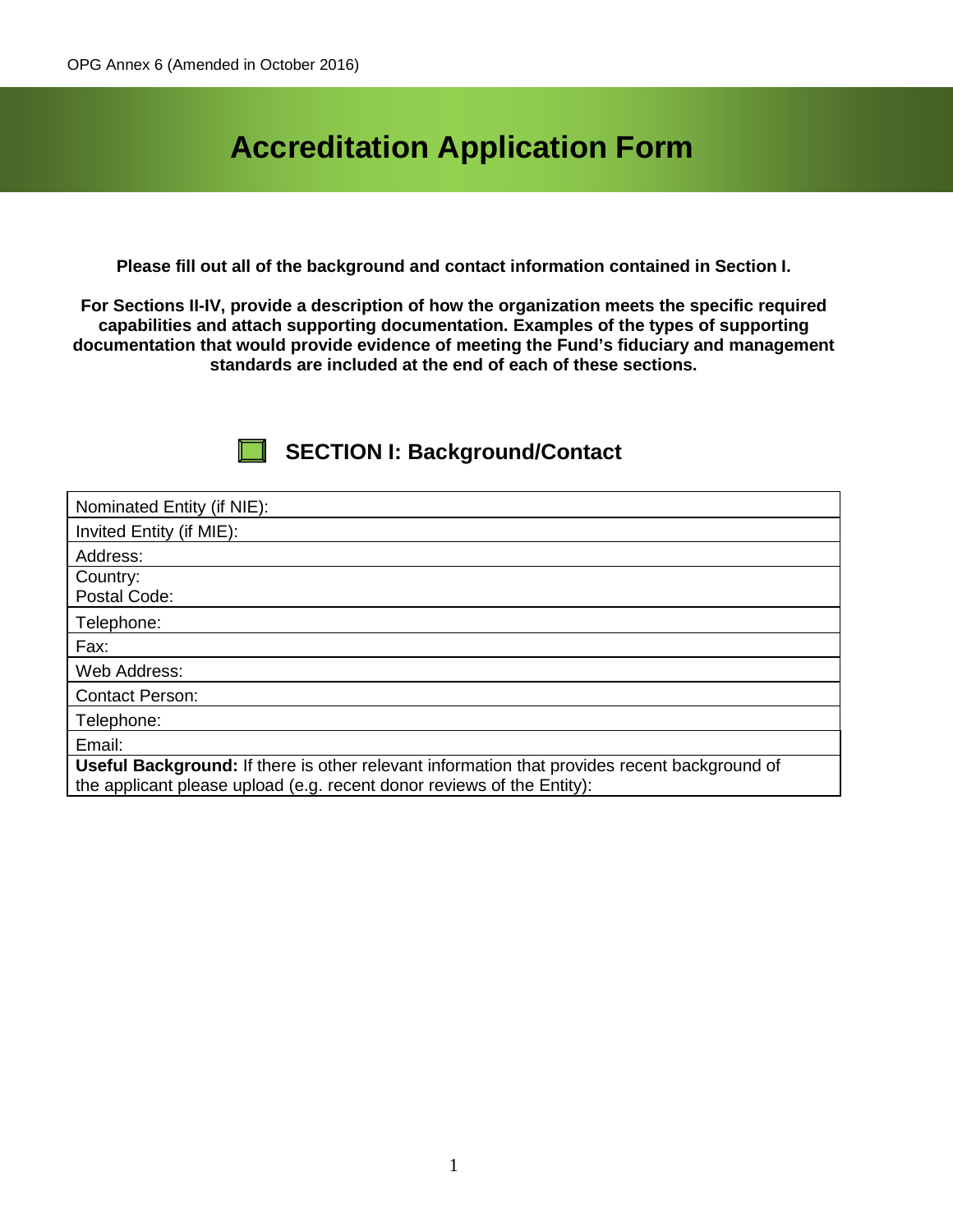### **SECTION II: Financial Management and Integrity**

#### **Specific Capability Required**

a) Legal status to contract with Adaptation Fund Board

b) Accurately and regularly record transactions and balances in a manner that adheres to broadly accepted good practices, and are audited periodically by an independent firm or organization;

c) Managing and disbursing funds efficiently and with safeguards to recipients on a timely basis;

d) Produce forward-looking financial plans and budgets

|              | <b>Required</b><br>competency                                                                                                                            | <b>Specific capability required</b>                                                                                                                                     | <b>Example</b><br>of<br>supporting<br>documentation to<br>be provided                                                                                                                                                                                                                                              |
|--------------|----------------------------------------------------------------------------------------------------------------------------------------------------------|-------------------------------------------------------------------------------------------------------------------------------------------------------------------------|--------------------------------------------------------------------------------------------------------------------------------------------------------------------------------------------------------------------------------------------------------------------------------------------------------------------|
|              |                                                                                                                                                          |                                                                                                                                                                         | the relevant<br>(please<br>highlight<br>section/s)                                                                                                                                                                                                                                                                 |
| 1            | <b>Legal Status</b>                                                                                                                                      | a) Demonstration of necessary legal personality                                                                                                                         | Documentation of legal status and mandate<br>(e.g., a copy of articles of incorporation, by-<br>laws, Act, Regulation, and/or Law or any other<br>relevant document, law establishing the<br>government entity or ministry).                                                                                       |
|              |                                                                                                                                                          | Demonstration of legal capacity/authority<br>b)<br>and the ability to directly receive funds                                                                            | Highlight or provide reference to<br>i.<br>documents provided under 1 above<br>which indicates point 1.b);<br>List of foreign loan/donor funds<br>ii.<br>handled over the last 2 years.                                                                                                                            |
|              |                                                                                                                                                          | c) Demonstration of legal authority to enter into<br>contracts or agreement with international<br>organizations                                                         | Highlight or provide reference to<br>i.<br>documents provided under 1 above<br>which indicates point 1.c);<br>ii.<br>A copy of agreements or contracts<br>with<br>international<br>organizations<br>signed by the head or the person of<br>authority of the entity.                                                |
|              |                                                                                                                                                          | d) Demonstration of legal capacity to serve as a<br>plaintiff or defendant in a Court of law                                                                            | Highlight or provide reference to documents<br>provided under 1 above which indicates point<br>$1.d$ ).                                                                                                                                                                                                            |
| $\mathbf{2}$ | <b>Financial statements</b><br>including Project<br><b>Accounts statement</b><br>and the provisions for<br><b>Internal and External</b><br><b>Audits</b> | Production of reliable audited financial<br>a)<br>statements that are prepared in accordance with<br>internationally recognized accounting<br>and<br>auditing standards | i.<br>Recent Audited Annual Financial<br>(AFS) including<br>Statements<br>the<br>external audit opinion thereon;<br>Management Letter by the external<br>ii.<br>auditors on matters of internal control<br>together<br>with<br>response<br>from<br>Management- related to the AFS<br>audits provided in (i) above. |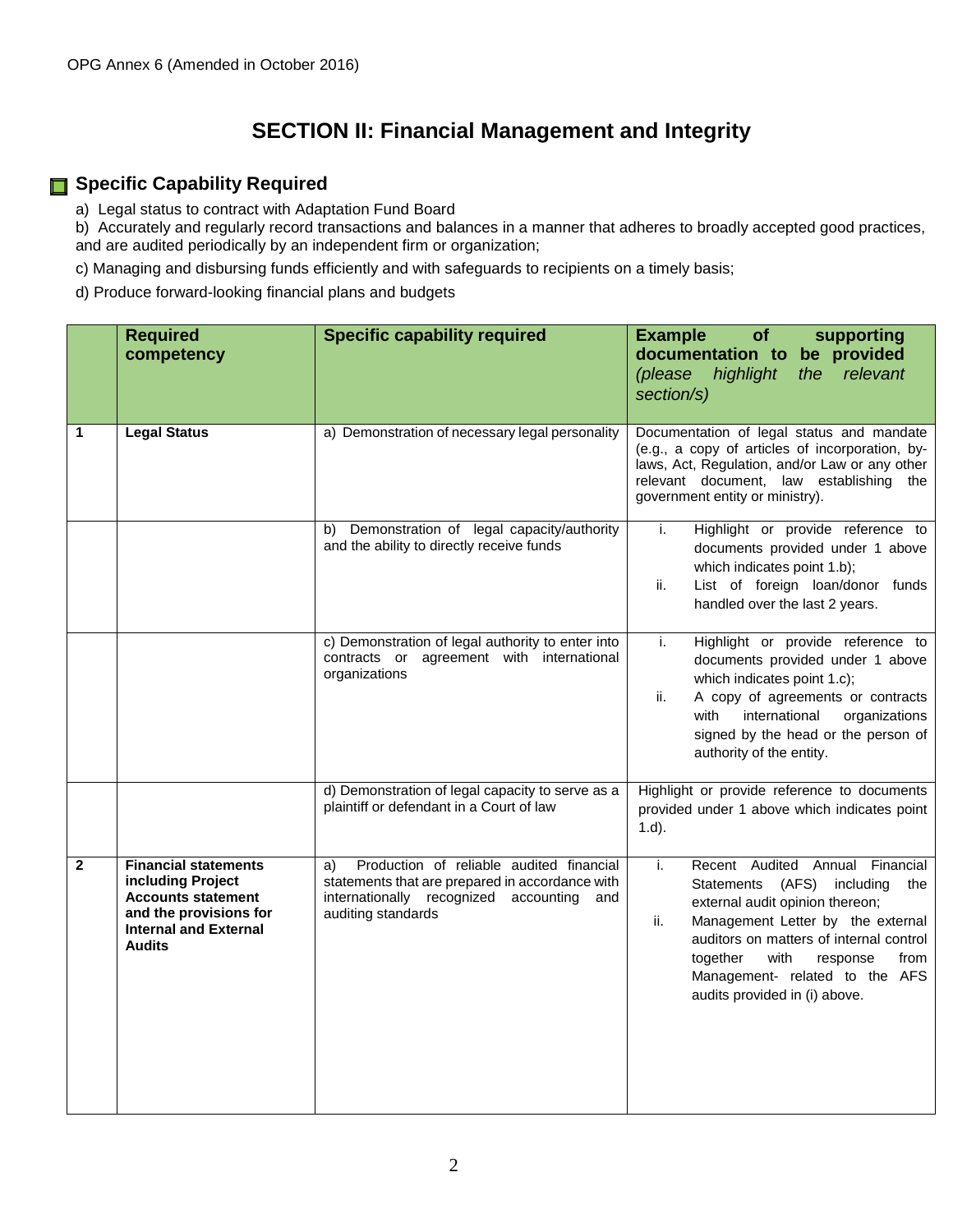|   | <b>Required</b><br>competency                                                                                                | <b>Specific capability required</b>                                                                                                                                                                       | <b>Example</b><br><b>of</b><br>supporting<br>documentation to be provided<br>highlight<br>the<br>relevant<br>(please                                                                                                                                                                                                                                                                                                                    |
|---|------------------------------------------------------------------------------------------------------------------------------|-----------------------------------------------------------------------------------------------------------------------------------------------------------------------------------------------------------|-----------------------------------------------------------------------------------------------------------------------------------------------------------------------------------------------------------------------------------------------------------------------------------------------------------------------------------------------------------------------------------------------------------------------------------------|
|   |                                                                                                                              |                                                                                                                                                                                                           | section/s)                                                                                                                                                                                                                                                                                                                                                                                                                              |
|   |                                                                                                                              | b) Demonstration of existence of accounting<br>procedures (including the use of accounting<br>packages).                                                                                                  | Name and brief description of<br>j.<br>accounting<br>software<br>package<br>used;<br>ii.<br>A description of accounting<br>procedures, if available, to<br>produce the periodic financial<br>statements.                                                                                                                                                                                                                                |
|   |                                                                                                                              | Demonstration of functionally independent<br>C)<br>accordance<br>internal<br>auditing<br>in<br>with<br>internationally recognized standards                                                               | Charter/Terms of Reference and<br>i.<br>other relevant documents that<br>entity's<br>outline<br>the<br>internal<br>auditing function;<br>ii.<br>Internal<br>audit<br>policies<br>and<br>procedures (e.g. audit manual);<br>Copies of audit plans for last 2<br>years and the current year;<br>List of internal audit reports of last<br>iii.<br>2 years and sample reports and<br>status of implementation of audit<br>recommendations. |
|   |                                                                                                                              | d) Demonstration of a functioning oversight<br>body (e.g. Audit Committee) that properly<br>oversees the assurance functions of the Entity<br>(i.e. external and internal audit, and internal<br>control) | Terms of reference for oversight<br>i.<br>body (e.g. audit committee);<br>ii.<br>Copies of<br>minutes of recent<br>meetings of the committee.                                                                                                                                                                                                                                                                                           |
| 3 | <b>Internal Control</b><br><b>Framework with</b><br>particular reference to<br>control over<br>disbursements and<br>payments | a) Demonstration of use of a control framework<br>that is documented with clearly defined roles for<br>management, internal auditors, and the<br>governing body                                           | Policy or other published document that<br>outlines the entity's control framework.                                                                                                                                                                                                                                                                                                                                                     |
|   |                                                                                                                              | b) Demonstration of proven<br>payment/disbursement systems                                                                                                                                                | describing<br>i.<br>Procedures<br>the<br>payment/ disbursement system<br>with particular reference to project<br>payments/ disbursements;<br>Recent audits done by either<br>ii.<br>Internal Audit or the External Audit<br>on this topic.                                                                                                                                                                                              |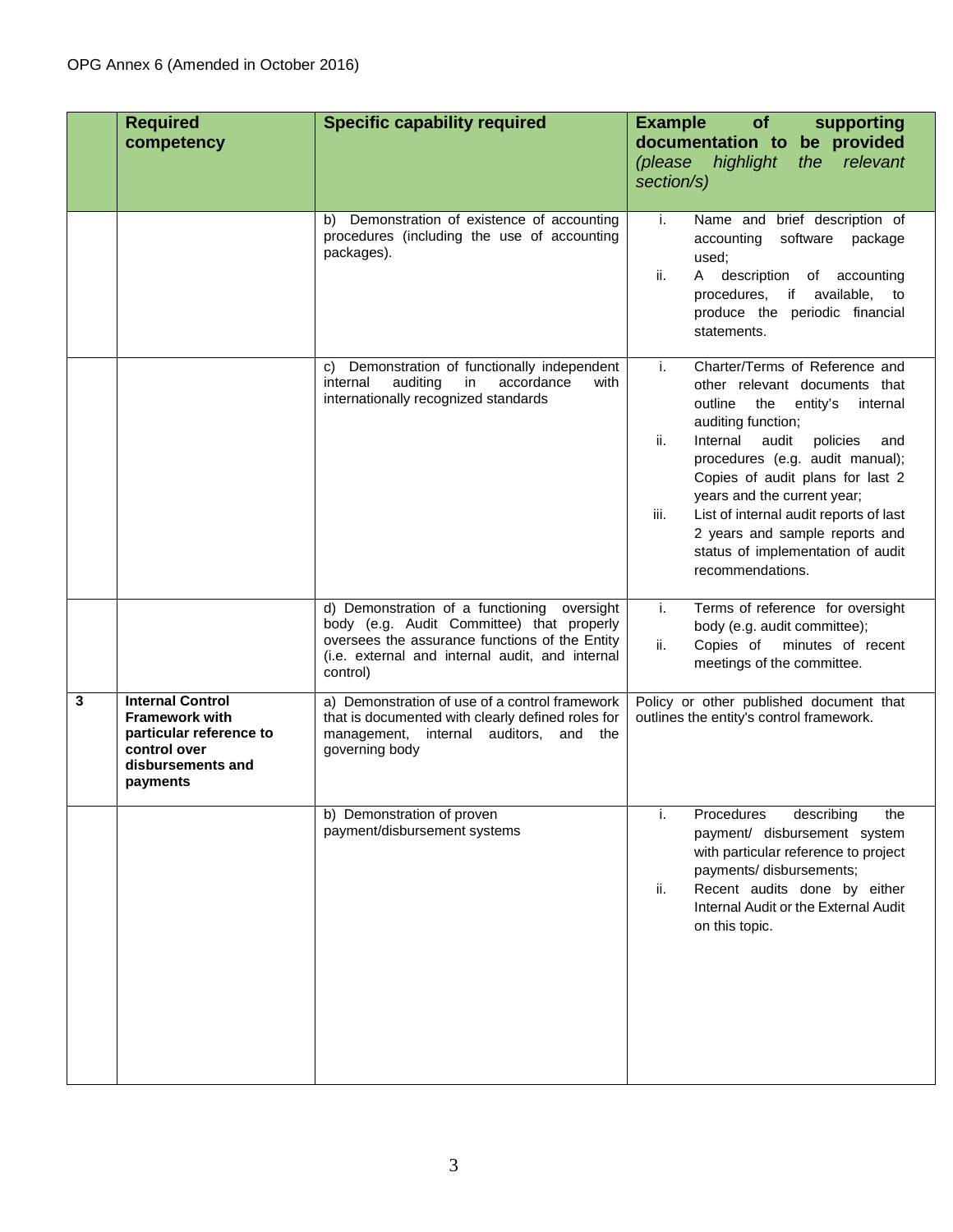|   | <b>Required</b><br>competency                                                                                               | <b>Specific capability required</b>                                                                                                                | <b>Example</b><br><b>of</b><br>supporting<br>documentation to be provided<br>(please highlight<br>the relevant<br>section/s)                                         |
|---|-----------------------------------------------------------------------------------------------------------------------------|----------------------------------------------------------------------------------------------------------------------------------------------------|----------------------------------------------------------------------------------------------------------------------------------------------------------------------|
| 4 | <b>Preparation of Business</b><br><b>Plans and Budgets and</b><br>ability to monitor<br>expenditure in line with<br>budgets | a)<br>Production of long term business plans/<br>financial projections demonstrating financial<br>solvency                                         | Long Term Business plans or Financial<br>Projections for the next 3 to 5 years.                                                                                      |
|   |                                                                                                                             | b)<br>Evidence of preparation of corporate,<br>budgets<br>ministry<br>departmental/<br>and<br>demonstration of ability to spend against<br>budgets | budgets<br>the<br>Annual<br>for<br>organization and entities within it;<br>ii.<br>Reports that indicate budget<br>expenditure<br>being<br>is<br>versus<br>monitored. |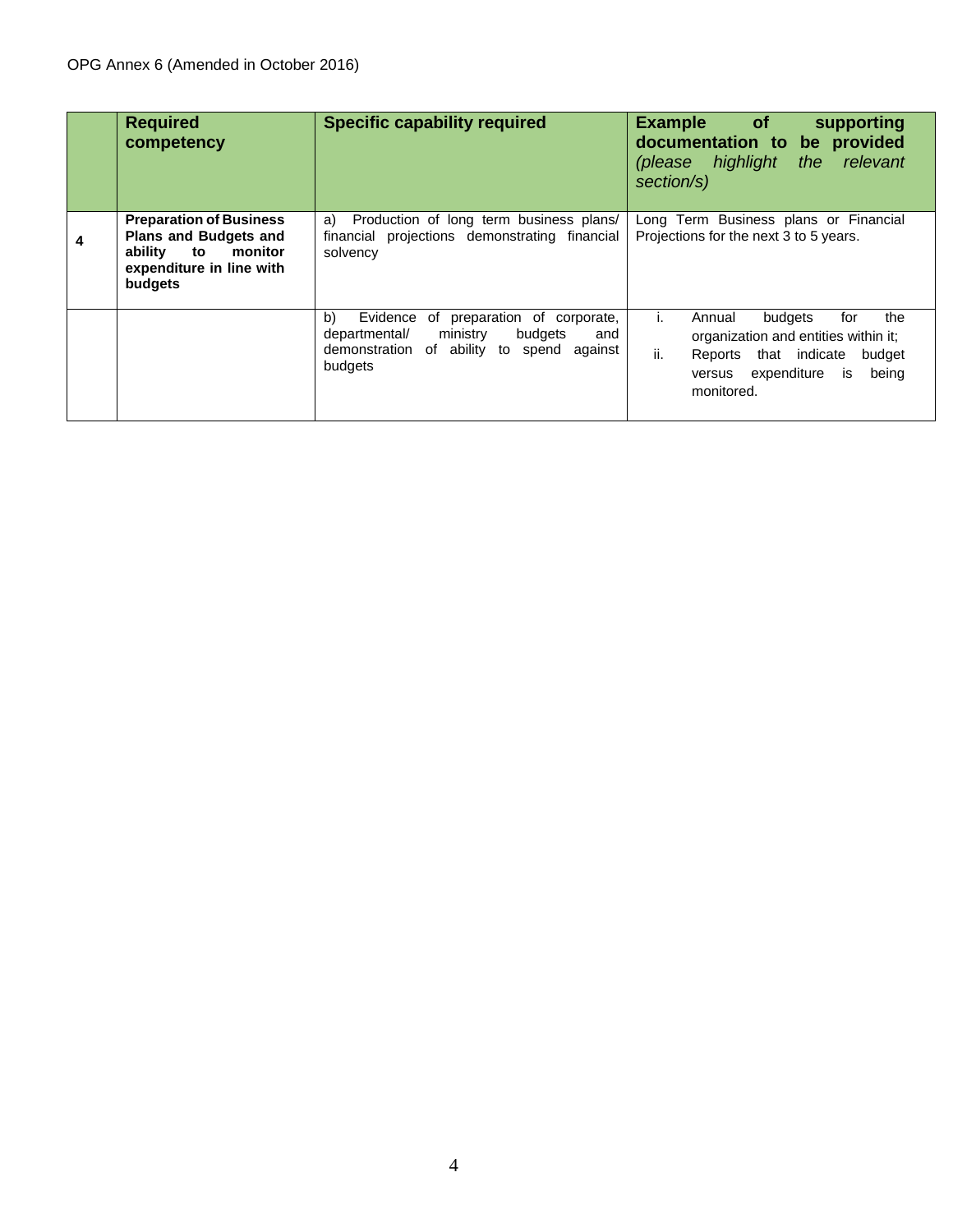### **SECTION III: Requisite Institutional Capacity**

#### **Specific Capability Required**

a) Ability to manage procurement procedures which provide for transparent practices, including competition

b) Ability to identify, develop and appraise projects

c) Competency to manage or oversee the execution of projects/programmes, including ability to manage sub-

recipients and to support project/programme delivery and implementation

d) Capacity to undertake monitoring and evaluation

|                         | <b>Required</b><br>competency                                                                                                                                                                                          | <b>Specific capability required</b>                                                                                                                                                                                               | <b>Example</b><br>of<br>supporting<br>documentation to be provided<br>(please highlight the relevant<br>section/s)                                                                                                                                                                                                                                                                                                                                                                                                               |
|-------------------------|------------------------------------------------------------------------------------------------------------------------------------------------------------------------------------------------------------------------|-----------------------------------------------------------------------------------------------------------------------------------------------------------------------------------------------------------------------------------|----------------------------------------------------------------------------------------------------------------------------------------------------------------------------------------------------------------------------------------------------------------------------------------------------------------------------------------------------------------------------------------------------------------------------------------------------------------------------------------------------------------------------------|
| $\overline{\mathbf{5}}$ | <b>Procurement</b>                                                                                                                                                                                                     | a) Evidence of transparent and fair procurement policies<br>and procedures at the national level/organizational level;<br>that are consistent with recognized international practice<br>(including dispute resolution procedures) | i.<br>Procurement Policy;<br>ii.<br>Procedures or guidelines including<br>composition and role of key<br>evaluation and decision-making<br>committees;<br>Provisions<br>for<br>oversight/audit<br>iii.<br>/review of the procurement function<br>with<br>an<br>actual<br>sample<br>of<br>oversight/audit/review reports;<br>Procedures for handling/controlling<br>iv.<br>in<br>Executing<br>procurement<br>Agencies;<br>Reports of recent audits done by<br>v.<br>either Internal Audit or the External<br>Audit on this topic. |
| 6                       | Project<br>preparation and<br>appraisal. This<br>should include<br>impact<br>(environment,<br>socio-<br>economic,<br>political, gender<br>etc.)<br>assessment<br>study with risk<br>assessment and<br>mitigation plans | Demonstration of capability and experience in<br>a)<br>identification and design of projects (preferably adaptation<br>projects)                                                                                                  | Detailed<br>project plan documents for 2<br>projects.                                                                                                                                                                                                                                                                                                                                                                                                                                                                            |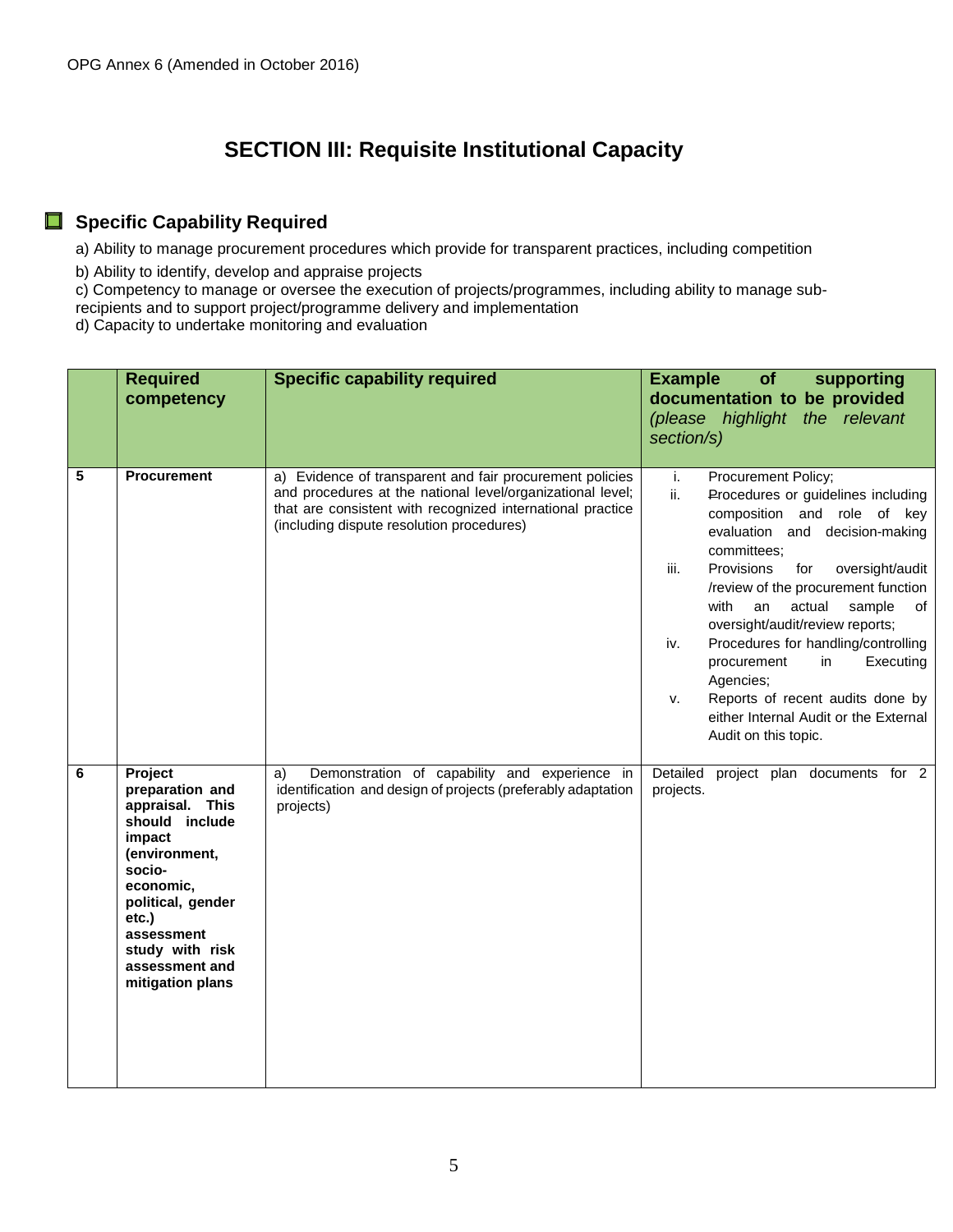|   | <b>Required</b><br>competency                                                                | <b>Specific capability required</b>                                                                                                                                                                                     | <b>Example</b><br>of<br>supporting<br>documentation to be provided<br>(please highlight the relevant                                                                                                                                                                                                  |
|---|----------------------------------------------------------------------------------------------|-------------------------------------------------------------------------------------------------------------------------------------------------------------------------------------------------------------------------|-------------------------------------------------------------------------------------------------------------------------------------------------------------------------------------------------------------------------------------------------------------------------------------------------------|
|   |                                                                                              |                                                                                                                                                                                                                         | section/s)                                                                                                                                                                                                                                                                                            |
|   |                                                                                              | b) Demonstration of availability of/ access to resources<br>and track record of conducting appraisal activities                                                                                                         | Details of the project appraisal<br>j.<br>process/procedure;<br>ii.<br>2 samples of project appraisals<br>undertaken.                                                                                                                                                                                 |
|   |                                                                                              | c) Demonstration of the ability to examine and incorporate<br>the likely impact of technical, financial, economic, social,<br>environmental, gender and legal aspects into the project at<br>the appraisal stage itself | Sample of project documents which<br>demonstrate these capabilities.                                                                                                                                                                                                                                  |
|   |                                                                                              | d) Evidence procedures/framework in place to undertake<br>risk assessment and integrate mitigation strategies/plans<br>into the project document                                                                        | Policy and/or other published<br>i.<br>document(s) that outline the risk<br>assessment<br>procedures/framework;<br>2 samples of completed project<br>ii.<br>appraisals with identified risks<br>and corresponding mitigation<br>strategies/plans.                                                     |
| 7 | <b>Project</b><br>implementation<br><b>Planning and</b><br>Quality-at-entry<br><b>Review</b> | Evidence of institutional system for planning<br>a)<br>implementation of projects with particular emphasis for<br>quality-at-entry                                                                                      | Operational manual or written<br>i.<br>procedures for project review<br>system during the design phase;<br>Sample<br>that<br>ii.<br>reports<br>demonstrate<br>that<br>project<br>implementation planning and<br>monitoring has been considered<br>from the start.                                     |
|   |                                                                                              | Evidence of preparation of project budgets for<br>b)<br>projects being handled by the entity or any sub-entity<br>within it                                                                                             | i.<br>Examples of project budgets;<br>ii.<br>Analysis of project expenditure vs<br>budget over time for these projects.                                                                                                                                                                               |
| 8 | Project<br><b>Monitoring</b><br>and<br><b>Evaluation during</b><br>implementation            | a) Demonstration of existing capacities for monitoring and<br>- evaluation that are consistent with the requirements of<br>the Adaptation Fund                                                                          | į,<br>Policies or other published<br>document that outlines monitoring<br>activities during implementation;<br>Detailed procedures and formats<br>ii.<br>used for monitoring and evaluation<br>during project implementation;<br>Sample of both project monitoring<br>iii.<br>and evaluation reports. |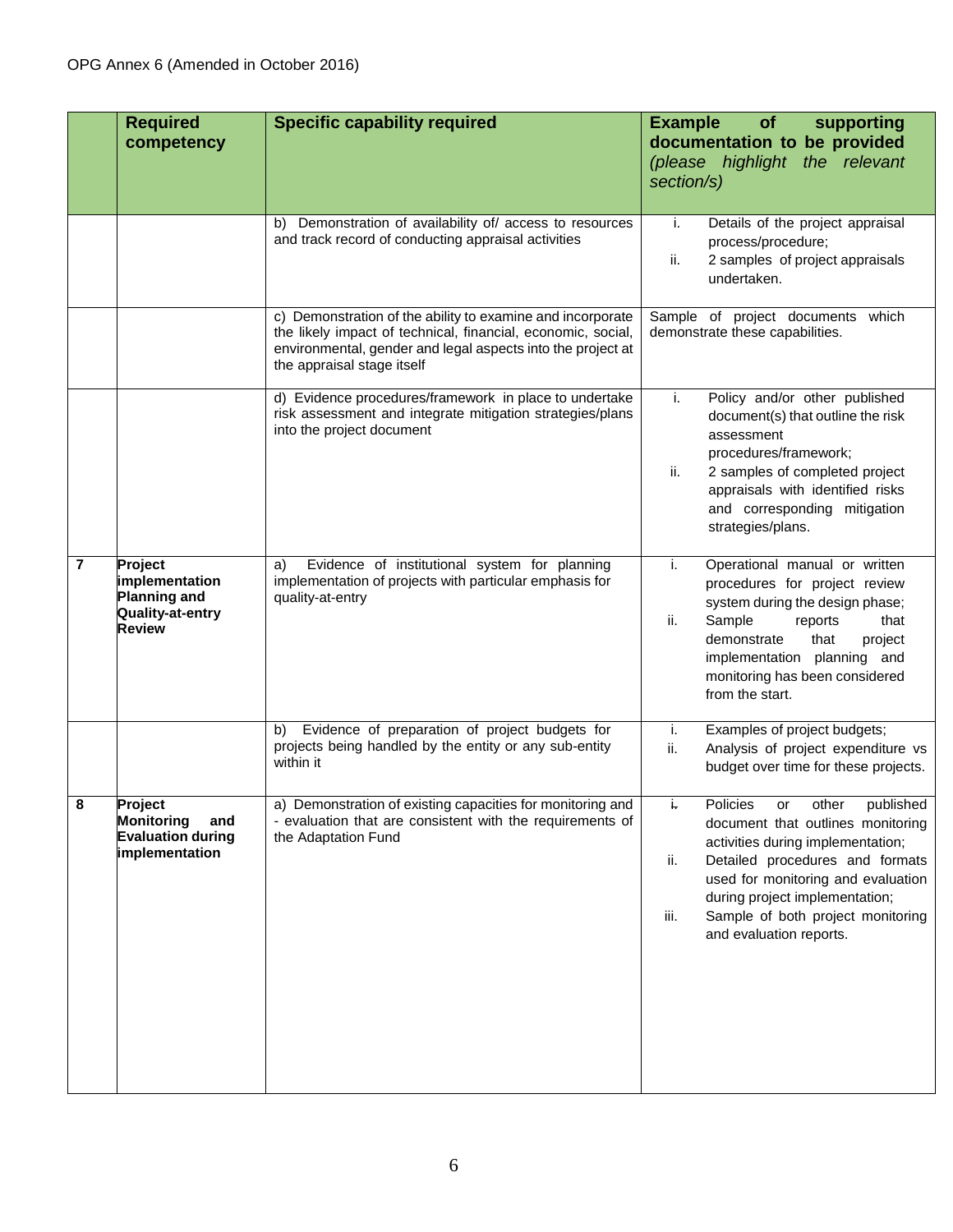|   | <b>Required</b><br>competency                     | <b>Specific capability required</b>                                                                                                                                                                                                                 | <b>Example</b><br>of<br>supporting<br>documentation to be provided<br>(please highlight the relevant<br>section/s)                                                                                                                                                                                          |
|---|---------------------------------------------------|-----------------------------------------------------------------------------------------------------------------------------------------------------------------------------------------------------------------------------------------------------|-------------------------------------------------------------------------------------------------------------------------------------------------------------------------------------------------------------------------------------------------------------------------------------------------------------|
|   |                                                   | b) Evidence of a process or system, such as a project-at-<br>risk system, that is in place to flag when a project has<br>developed problems that may interfere with the<br>achievement of its objectives, and to respond to redress<br>the problems | i.<br>Procedures<br>for<br>project-at-risk<br>system or similar process/system to<br>solutions<br>speedy<br>ensure<br>to<br>problems which may interfere with<br>the achievement of the project<br>objectives;<br>Examples of projects where risks<br>ii.<br>were flagged and addressed in a<br>timely way. |
|   |                                                   | Production of detailed project accounts which are<br>$\mathbf{C}$<br>externally audited                                                                                                                                                             | i.<br>Sample<br>of<br>project<br>recent<br>accounts:<br>Sample of recent (related to (i)<br>ii.<br>above) external audits of project<br>annual accounts.                                                                                                                                                    |
| 9 | <b>Project closure</b><br>and final<br>evaluation | a) Demonstration of an understanding of and capacity<br>to assess impact/implications of the technical,<br>financial, economic, social, environmental, gender and<br>legal aspects of projects at closure                                           | Samples of project completion/closure<br>reports. containing assessment of the<br>impact/implications of the technical,<br>financial,<br>economic.<br>social.<br>environmental, gender and legal aspects<br>of projects.                                                                                    |
|   |                                                   | Demonstration of competence to execute or<br>b)<br>oversee execution of projects/programmes                                                                                                                                                         | Samples of project/programme closure<br>reports.                                                                                                                                                                                                                                                            |
|   |                                                   | Demonstration of competence to<br>conduct<br>C)<br>evaluations of completed projects                                                                                                                                                                | Samples of independent evaluations of<br>projects containing assessment of the<br>impact/implications of the technical,<br>financial.<br>economic.<br>social,<br>environmental, gender and legal aspects<br>of projects.                                                                                    |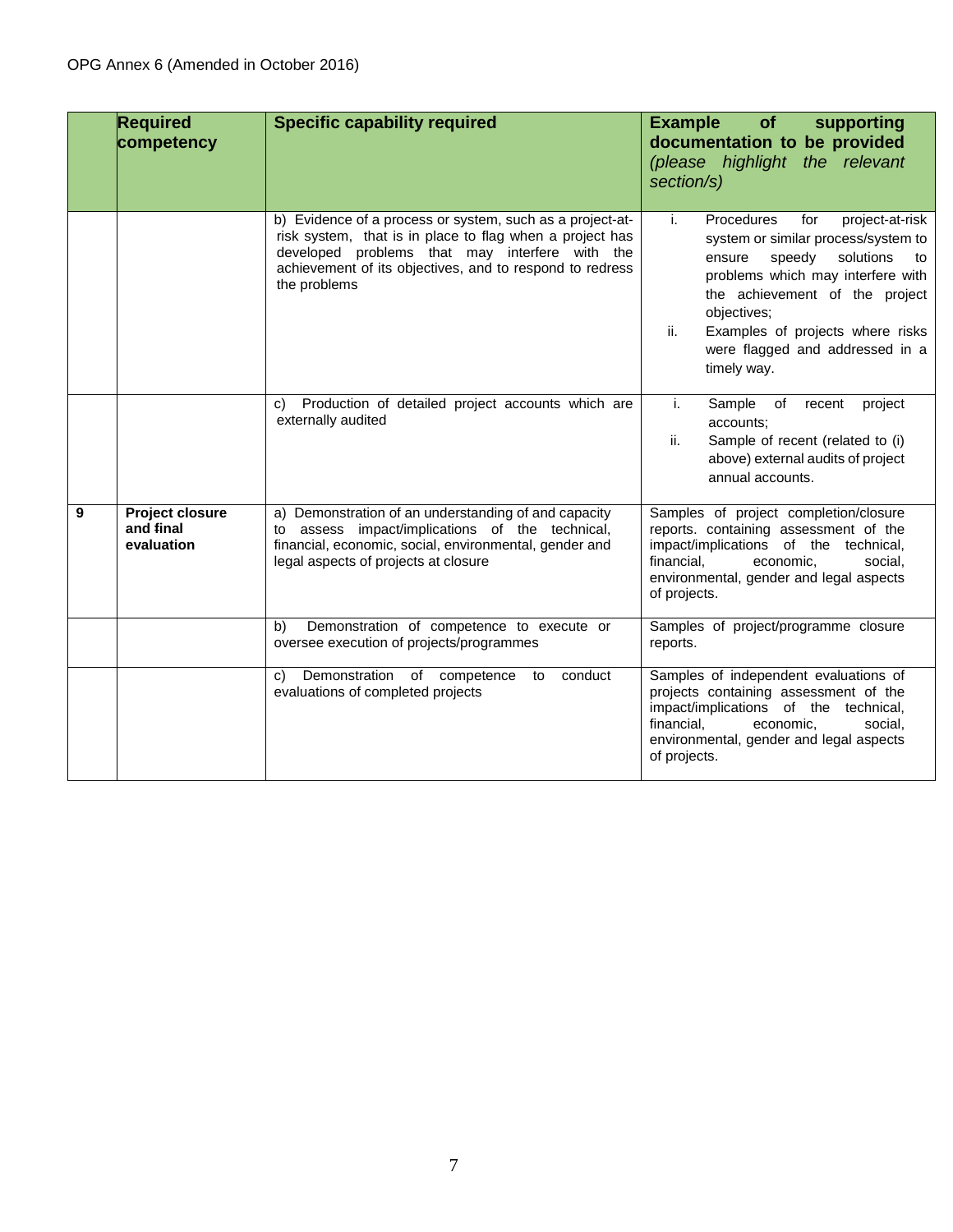## **SECTION IV: Transparency, self-investigative powers, and anticorruption measures**

#### **Specific Capability Required**

a) Competence to deal with financial mismanagement and other forms of malpractice

|    | <b>Required competency</b>                                                                                  | <b>Specific capability required</b>                                                                                                                                                                                                                                                          | <b>Example</b><br>of<br>supporting<br>documentation to be provided<br>(please highlight the relevant<br>section/s)                                                                                                                                                                                                                                                                                                                                                                                                                   |
|----|-------------------------------------------------------------------------------------------------------------|----------------------------------------------------------------------------------------------------------------------------------------------------------------------------------------------------------------------------------------------------------------------------------------------|--------------------------------------------------------------------------------------------------------------------------------------------------------------------------------------------------------------------------------------------------------------------------------------------------------------------------------------------------------------------------------------------------------------------------------------------------------------------------------------------------------------------------------------|
| 10 | <b>Policies and Framework to</b><br>deal with financial<br>mismanagement and other<br>forms of malpractices | a) Evidence/tone/statement from the top<br>emphasising a policy of zero tolerance<br>for fraud, financial mismanagement and<br>forms<br>of<br>malpractice<br>other<br>by<br>implementing entity staff or from any<br>external sources associated directly or<br>indirectly with the projects | Provide evidence<br>of a<br>statement<br>of zero<br>communicating a<br>policy<br>fraud,<br>financial<br>tolerance<br>for<br>mismanagement and other forms of<br>malpractice.                                                                                                                                                                                                                                                                                                                                                         |
|    |                                                                                                             | b) Demonstration of capacity and procedures<br>to deal with financial mismanagement and<br>other forms of malpractice                                                                                                                                                                        | Provide copy of documented code<br>i.<br>of conduct/ethics applicable to the<br>staff;<br>Documentation<br>ii.<br>(including,<br>if<br>available, web link/s) establishing<br>avenues<br>reporting<br>for<br>non-<br>compliance/ violation/misconduct<br>and business conduct concerns;<br>Details of policies and procedures<br>iii.<br>relating to managing conflict of<br>whistle<br>interest and<br>blower<br>protection.                                                                                                        |
|    |                                                                                                             | Evidence of an objective investigation<br>C)<br>function for allegations of fraud and<br>corruption                                                                                                                                                                                          | i.<br>Details of the structure<br>and<br>process/ procedures within the<br>organization to handle cases of<br>fraud and mismanagement and<br>undertake necessary investigative<br>activities;<br>Data on cases of violation of code<br>ii.<br>of conduct/ethics and frauds<br>reported over last 2 years be<br>provided in terms of number of<br>cases, types of violations and<br>summary of status/action taken;<br>iii.<br>Periodical oversight reports of the<br>ethics function/ committee be<br>attached for the last 2 years. |